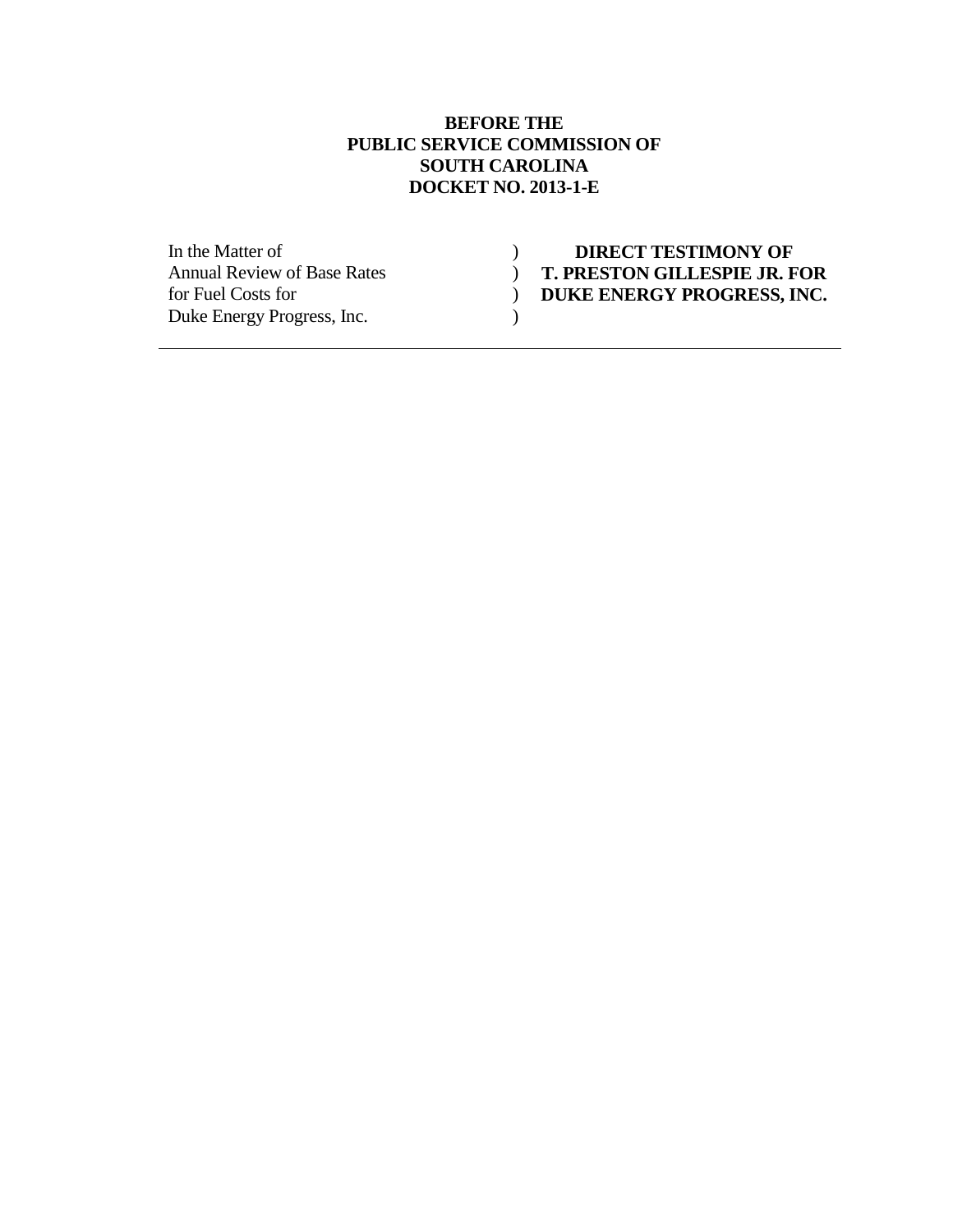| $\mathbf{1}$   | Q. | PLEASE STATE YOUR NAME AND BUSINESS ADDRESS.                                           |
|----------------|----|----------------------------------------------------------------------------------------|
| $\overline{2}$ | A. | My name is T. Preston Gillespie Jr. and my business address is 526 South Church        |
| 3              |    | Street, Charlotte, North Carolina.                                                     |
| $\overline{4}$ | Q. | BY WHOM ARE YOU EMPLOYED AND IN WHAT CAPACITY?                                         |
| 5              | A. | I am Senior Vice President of Nuclear Operations for Duke Energy Carolinas, LLC        |
| 6              |    | $("DEC")$ .<br>I have executive accountability for the Oconee Nuclear Station          |
| $\tau$         |    | ("Oconee") in Seneca, South Carolina and Duke Energy Progress, Inc.'s ("DEP" or        |
| 8              |    | the "Company") Robinson Nuclear Generating Station ("Robinson") near Hartsville,       |
| 9              |    | South Carolina.                                                                        |
| 10             | Q. | WHAT ARE YOUR RESPONSIBILITIES AS SENIOR VICE PRESIDENT                                |
| 11             |    | OF NUCLEAR OPERATIONS FOR OCONEE AND ROBINSON?                                         |
| 12             | A. | As Senior Vice President of Nuclear Operations for Oconee and Robinson, I am           |
| 13             |    | responsible for providing executive oversight for the safe and reliable operation of   |
| 14             |    | those nuclear stations.                                                                |
| 15             | Q. | PLEASE SUMMARIZE YOUR EDUCATIONAL BACKGROUND AND                                       |
| 16             |    | PROFESSIONAL EXPERIENCE.                                                               |
| 17             | A. | I have a Bachelor's degree in Mechanical Engineering from Clemson University. I        |
| 18             |    | am a registered professional engineer in South Carolina, and held a senior operator    |
| 19             |    | license from the U.S. Nuclear Regulatory Commission ("NRC"). I began my career         |
| 20             |    | with DEC (d/b/a Duke Power) in 1986 as an assistant engineer at Oconee. Since          |
| 21             |    | that time, I have held various roles of increasing responsibility in engineering, work |
| 22             |    | management, and operations, including operations shift manager, and nuclear            |
| 23             |    | engineering manager in 2004 responsible for managing the nuclear and electrical        |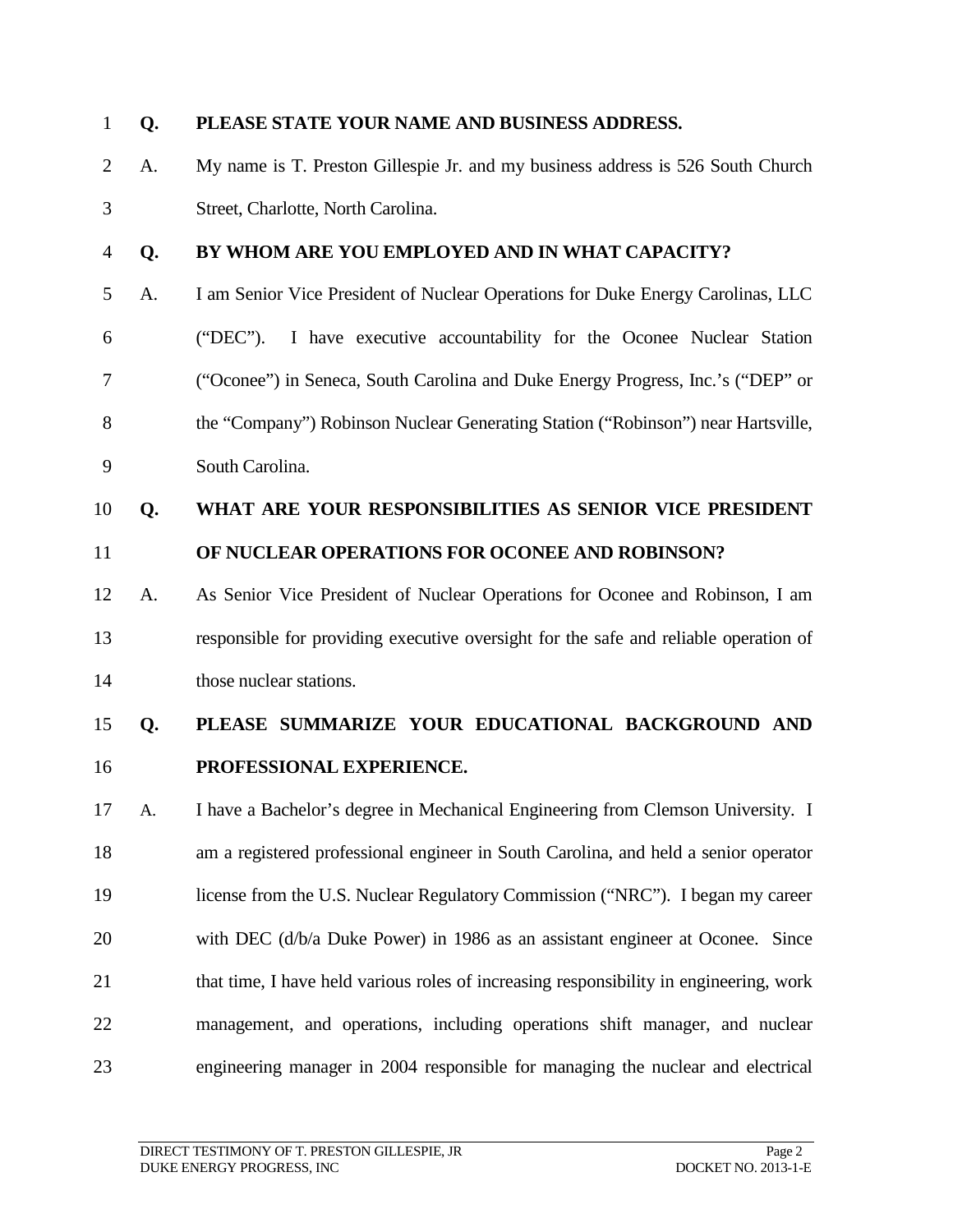| $\mathbf{1}$   |    | engineering activities at Oconee. I was named operations manager at Catawba          |  |
|----------------|----|--------------------------------------------------------------------------------------|--|
| $\overline{2}$ |    | Nuclear Station in 2007, and in 2008 I became plant manager at Oconee,               |  |
| 3              |    | transitioning to site vice president in September 2010. I assumed my current role in |  |
| $\overline{4}$ |    | March 2013.                                                                          |  |
| 5              | Q. | <b>PURPOSE</b><br>OF YOUR TESTIMONY IN<br>WHAT IS<br><b>THE</b><br><b>THIS</b>       |  |
| 6              |    | PROCEEDING?                                                                          |  |
| $\tau$         | A. | The purpose of my testimony is to describe and discuss the performance of            |  |
| 8              |    | Brunswick Nuclear Station ("Brunswick"), Shearon Harris Nuclear Station              |  |
| 9              |    | ("Harris"), and Robinson for the period of March 1, 2012 through February 28, 2013   |  |
| 10             |    | ("review period").                                                                   |  |
|                |    |                                                                                      |  |
| 11             | Q. | YOUR TESTIMONY INCLUDES THREE EXHIBITS.<br><b>WERE THESE</b>                         |  |
| 12             |    | <b>EXHIBITS PREPARED BY YOU OR AT YOUR DIRECTION AND UNDER</b>                       |  |
| 13             |    | <b>YOUR SUPERVISION?</b>                                                             |  |
| 14             | A. | Yes. These exhibits were prepared at my direction and under my supervision.          |  |
| 15             | Q. | PLEASE PROVIDE A DESCRIPTION OF THE EXHIBITS.                                        |  |
| 16             | A. | The exhibits and descriptions are as follows:                                        |  |
| 17             |    | Gillespie Exhibit 1 - Calculation of the nuclear capacity factor for the             |  |
| 18             |    | review period pursuant to S.C. Code Ann. § 58-27-865                                 |  |
| 19             |    | Gillespie Exhibit 2 -<br>Nuclear outage data for the review period                   |  |

<span id="page-2-0"></span><sup>&</sup>lt;sup>1</sup> This data is provided in confidential and publicly redacted versions for security purposes.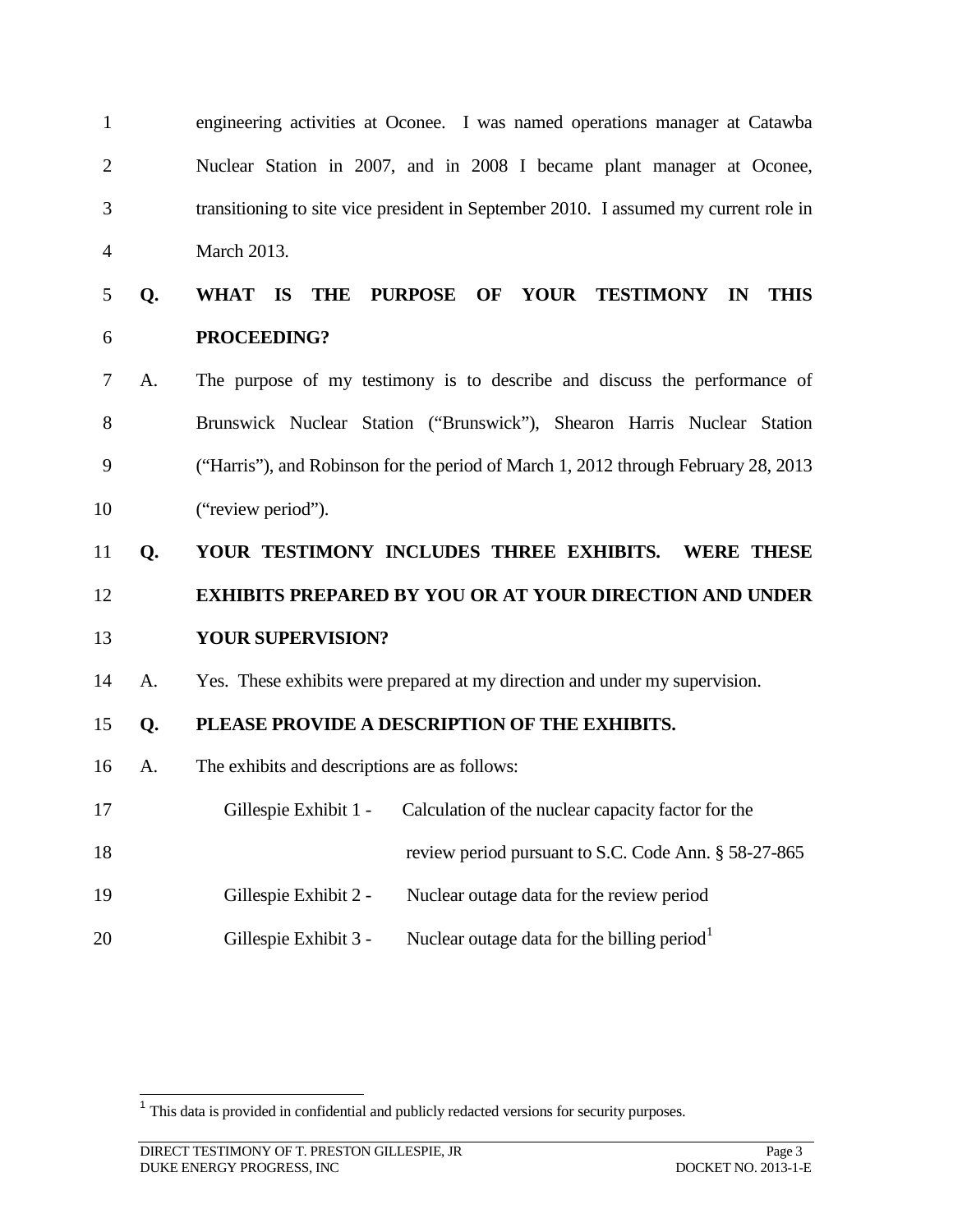#### **Q. PLEASE DESCRIBE DEP'S NUCLEAR GENERATION PORTFOLIO.**

 A. The Company's nuclear generation portfolio consists of approximately 3,050 megawatts ("MWs") of generating capacity, made up as follows:

| 4 | Brunswick - | 1,527 MWs <sup>2</sup> |
|---|-------------|------------------------|
| 5 | Harris -    | 778 MWs $^3$           |
| 6 | Robinson -  | 741 MW <sub>s</sub>    |

### **Q. PLEASE PROVIDE A GENERAL DESCRIPTION OF DEP'S NUCLEAR GENERATION ASSETS.**

 A. The Company's nuclear fleet consists of three generating stations and a total of four units. Brunswick is a boiling water reactor facility with two units located just north of Southport, North Carolina, and was the first nuclear plant built in North Carolina. Unit 2 began commercial operation in 1975, followed by Unit 1 in 1977. The operating licenses for Brunswick were renewed in June 2006 by the NRC, extending operations up to 2036 and 2034 for Units 1 and 2, respectively. Harris, located in New Hill, North Carolina, is a pressurized water reactor that began commercial operation in 1987. The NRC issued a renewed license for Harris in 2008, extending operations up to 2046. Brunswick and Harris are jointly owned with the North Carolina Eastern Municipal Power Agency. Robinson is a single unit pressurized water reactor located near Hartsville, South Carolina that began commercial operation in 1971. The license renewal for Robinson Unit 2 was issued by the NRC in 2004, extending operation for Robinson up to 2030.

<span id="page-3-0"></span><sup>&</sup>lt;sup>2</sup> Represents DEP's ownership share of 81.67%.

<span id="page-3-1"></span>Represents DEP's ownership share of 83.83%.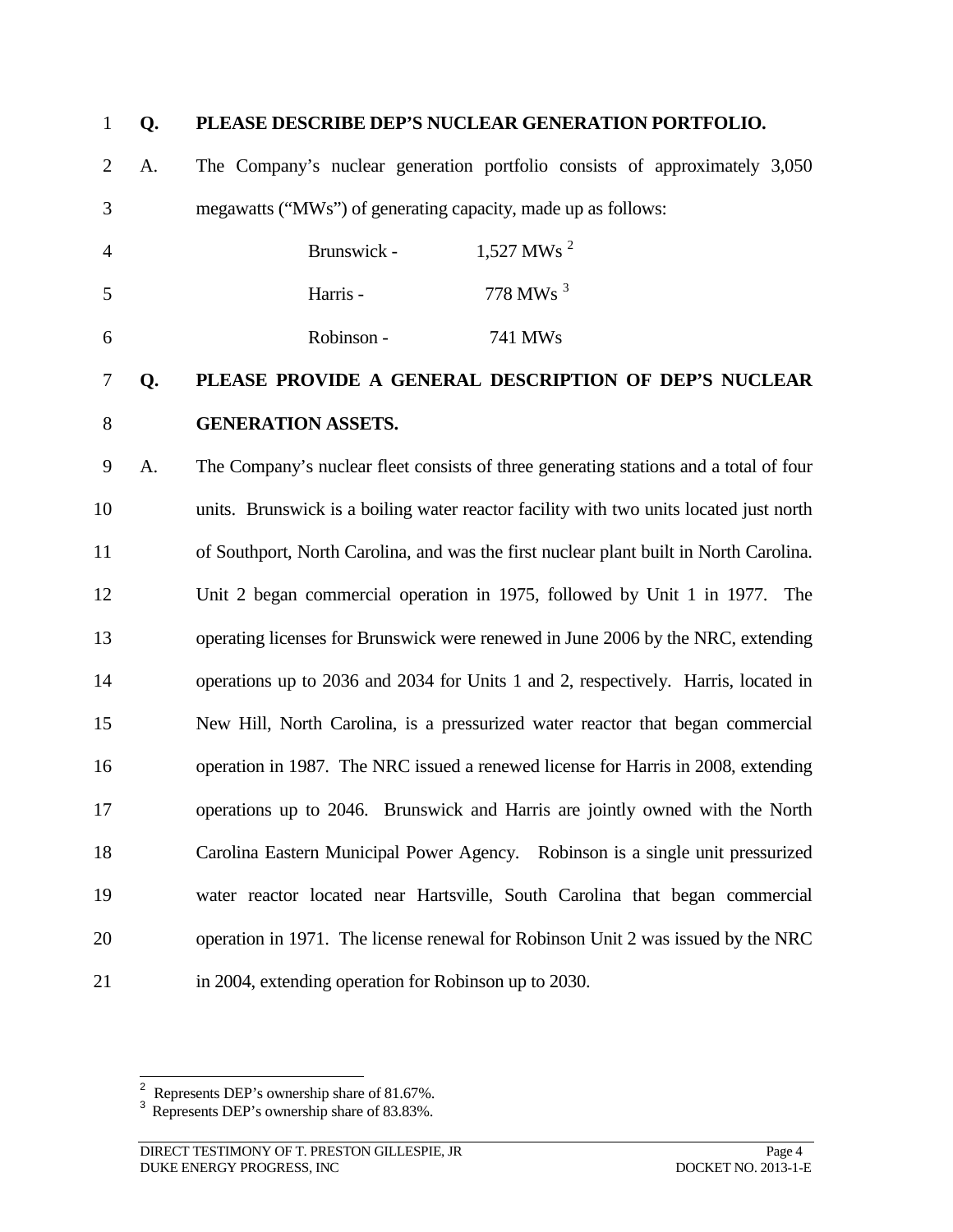## **Q. WHAT ARE DEP'S OBJECTIVES IN THE OPERATION OF ITS NUCLEAR GENERATION ASSETS?**

 A. The primary objective of DEP's nuclear generation department is to safely provide reliable and cost-effective electricity to DEP's Carolinas customers. The Company achieves this objective by focusing on a number of key areas. Operations personnel and other station employees are well-trained and execute their responsibilities to the highest standards in accordance with detailed procedures. The Company maintains station equipment and systems reliably, and ensures timely implementation of work plans and projects that enhance the performance of systems, equipment, and personnel. Station refueling and maintenance outages are conducted through the execution of well-planned, well-executed, and high quality work activities, which effectively ready the plant for operation until the next planned outage.

# **Q. PLEASE DISCUSS THE PERFORMANCE OF DEP'S NUCLEAR FLEET DURING THE REVIEW PERIOD.**

 A. Overall, DEP's nuclear stations operated well during the review period, and supplied 46.1% of the power used by its Carolinas customers. The four nuclear units operated at an actual system average capacity factor of 90.5%, with Robinson Unit 2 achieving an actual capacity factor of 97.5%, and Brunswick Unit 2 achieving 97.1%. Brunswick Unit 2 also set a 2012 annual net generation record of 7,987,810 MW hours ("MWh"), no small feat considering it is nearing its 40-year anniversary of commercial operation. This mark bests Robinson's previous net generation record of 7,854,238 MWhs. Harris completed a breaker-to-breaker run of 525 days leading into the spring refueling and maintenance outage that began on April 21,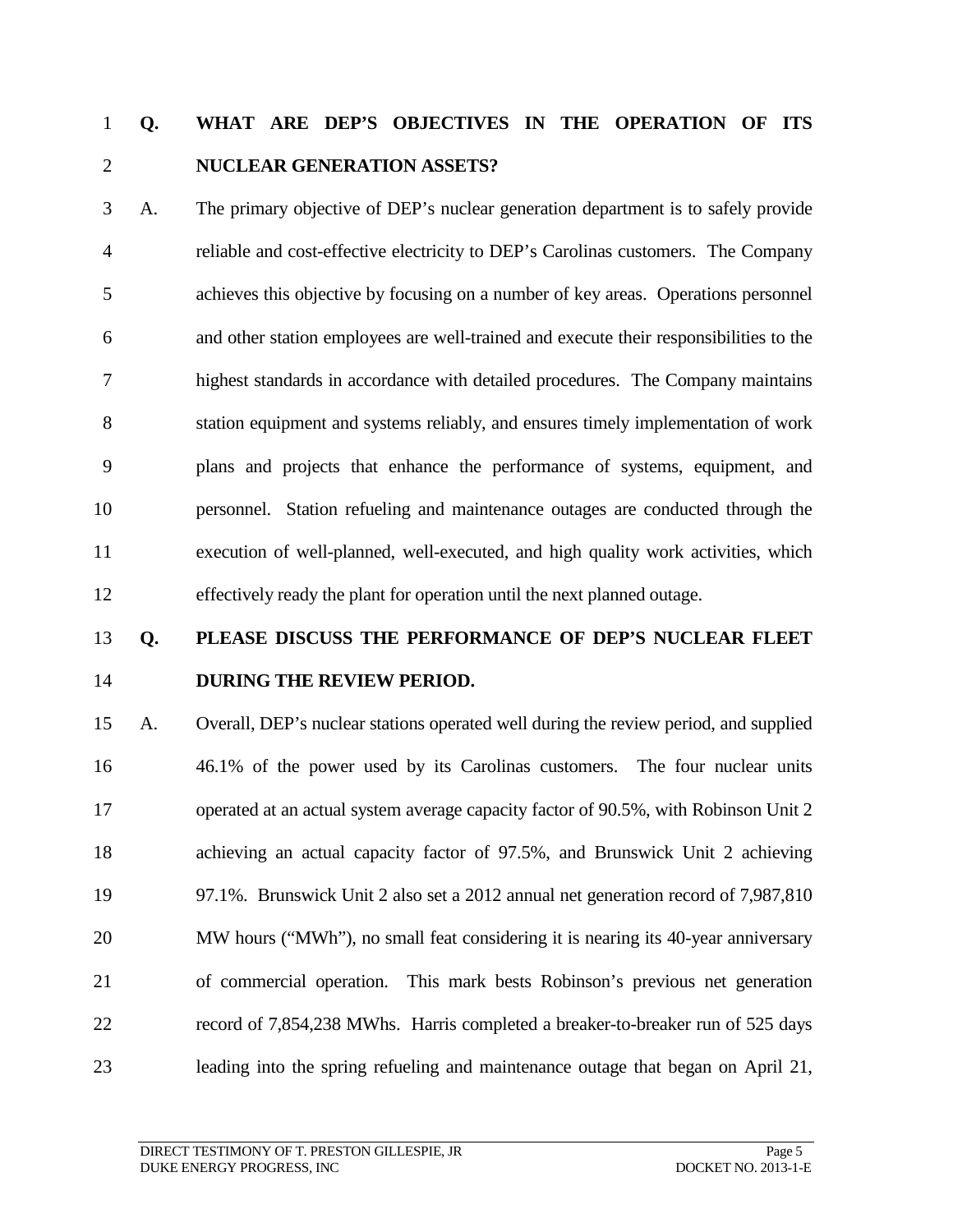2012, and marked a milestone in May with 25 years of reliable operations. The Company added approximately 50 MWs of capacity during the spring 2012 refueling and maintenance outages at Harris and Robinson as part of a continuing uprate effort. Brunswick also successfully completed an evaluated exercise to test the station's Emergency Response Organization in August 2012. This is an NRC and Federal Emergency Management Agency test that is conducted every two years.

 The Company continues to look for ways to improve the operations of its nuclear fleet, which, as shown on Gillespie Exhibit 1, achieved a net nuclear capacity factor, excluding reasonable outage time pursuant to S.C. Code Ann. § 58- 27-865(F) of the Code of Laws of South Carolina ("Code"), of 102.96% for the review period. This capacity factor is above the 92.5% set forth in this section of the Code, which states in pertinent part:

 There shall be a rebuttable presumption that an electrical utility made every reasonable effort to minimize cost associated with the operation of its nuclear generation facility or system, as applicable, if 16 the utility achieved a net capacity factor of ninety-two and one-half **percent or higher during the period under review.** The calculation of the net capacity factor shall exclude reasonable outage time 19 associated with reasonable refueling, reasonable maintenance,<br>20 reasonable repair, and reasonable equipment replacement outages: reasonable repair, and reasonable equipment replacement outages; the reasonable reduced power generation experienced by nuclear units as they approach a refueling outage; the reasonable reduced power generation experienced by nuclear units associated with bringing a unit back to full power after an outage.... 

 The performance results discussed above support the Company's continued commitment for achieving high performance without compromising safety and reliability.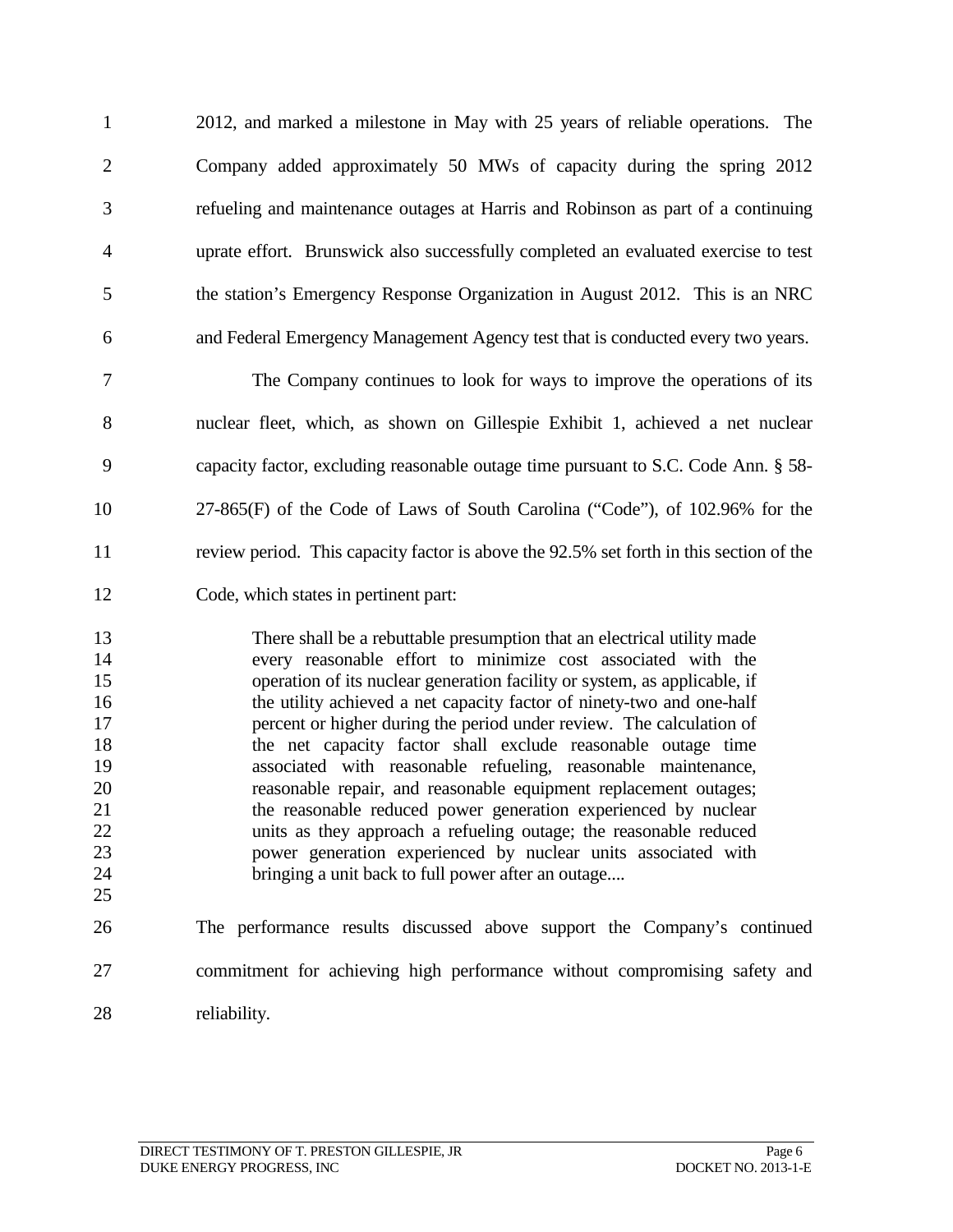## **Q. WHAT IMPACTS A UNIT'S AVAILABILITY AND WHAT IS DEP'S PHILOSOPHY FOR SCHEDULING REFUELING AND MAINTENANCE OUTAGES?**

 A. In general, refueling requirements, maintenance requirements, prudent maintenance practices, and NRC operating requirements impact the availability of DEP's nuclear system. The Company's scheduling philosophy is to plan for a best possible outcome with minimal contingency days included in the outage plan. When an extension is necessary, however, DEP believes that such extensions prepare the facility for longer continuous run times and fewer forced outages following the refueling and maintenance outage, thereby reducing fuel costs borne by customers. Therefore, if an unanticipated issue that has the potential to become an on-line reliability issue is discovered while a unit is off-line for a scheduled outage, the outage is typically extended to perform necessary maintenance or repairs prior to returning the unit to service. In the event that a unit is forced off-line, every effort is made to safely perform the repair and return the unit to service as quickly as possible.

# **Q. WERE OUTAGE EXTENSIONS REQUIRED DURING THE REVIEW PERIOD FOR REFUELING AND MAINTENANCE OUTAGES THAT OCCURED AT DEP'S NUCLEAR FACILITIES?**

 A. Yes, there were three refueling and maintenance outages during the review period and additional time was required for each of these outages to complete activities needed for on-line reliability. The spring 2012 refueling and maintenance outage on Brunswick Unit 1 required just under a 20-day extension, most notably due to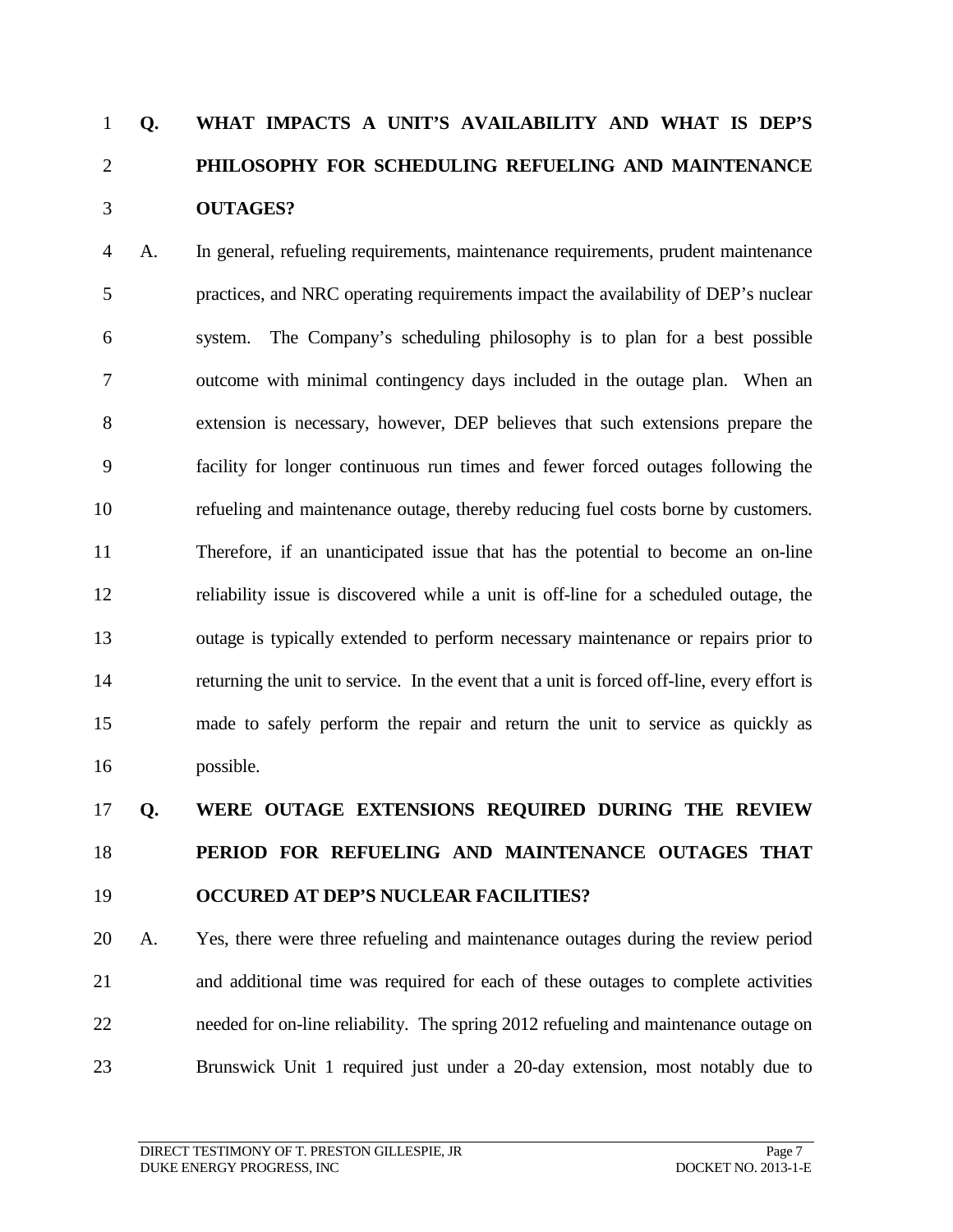completing jet pump plug installation, tool failures with vessel visual inspection activities, and major rebuild work on the main steam isolation valves. Other major work completed during the Unit 1 outage at Brunswick included installation of an alternate decay heat removal system and significant electrical system reliability improvements, including switchyard and grid breaker, insulator, and relay upgrades. The Company also installed a new reactor coolant pump seal filtration system, completed chemical cleaning of several plant systems to reduce piping radiation levels, performed significant inspection and piping replacement activities supporting the extended life of the plant, and completed major upgrades to main steam isolation valves including guide pad modifications and stem bushing upgrades.

 The refueling and maintenance outage for Unit 1 at Harris began in April 2012 and required an additional day for nozzle repairs due to indications detected during the vessel head inspection performed within the outage. Activities completed also included replacement of the high pressure turbine, the main transformer, and the turbine lube oil cooler and piping. The team also completed (1) a modification for 16 the isophase bus duct, (2) a reactor vessel cold leg inspection, and (3) replacements of the emergency diesel generator governor, safety inverter, and emergency service water pumps and motor. The high pressure turbine is part of DEP's nuclear uprate program which also includes replacement of the moisture separator reheater and low pressure turbines scheduled in upcoming refueling outages. These major equipment replacements not only improve reliability, but also improve efficiency and generation output, which is a direct benefit to customers.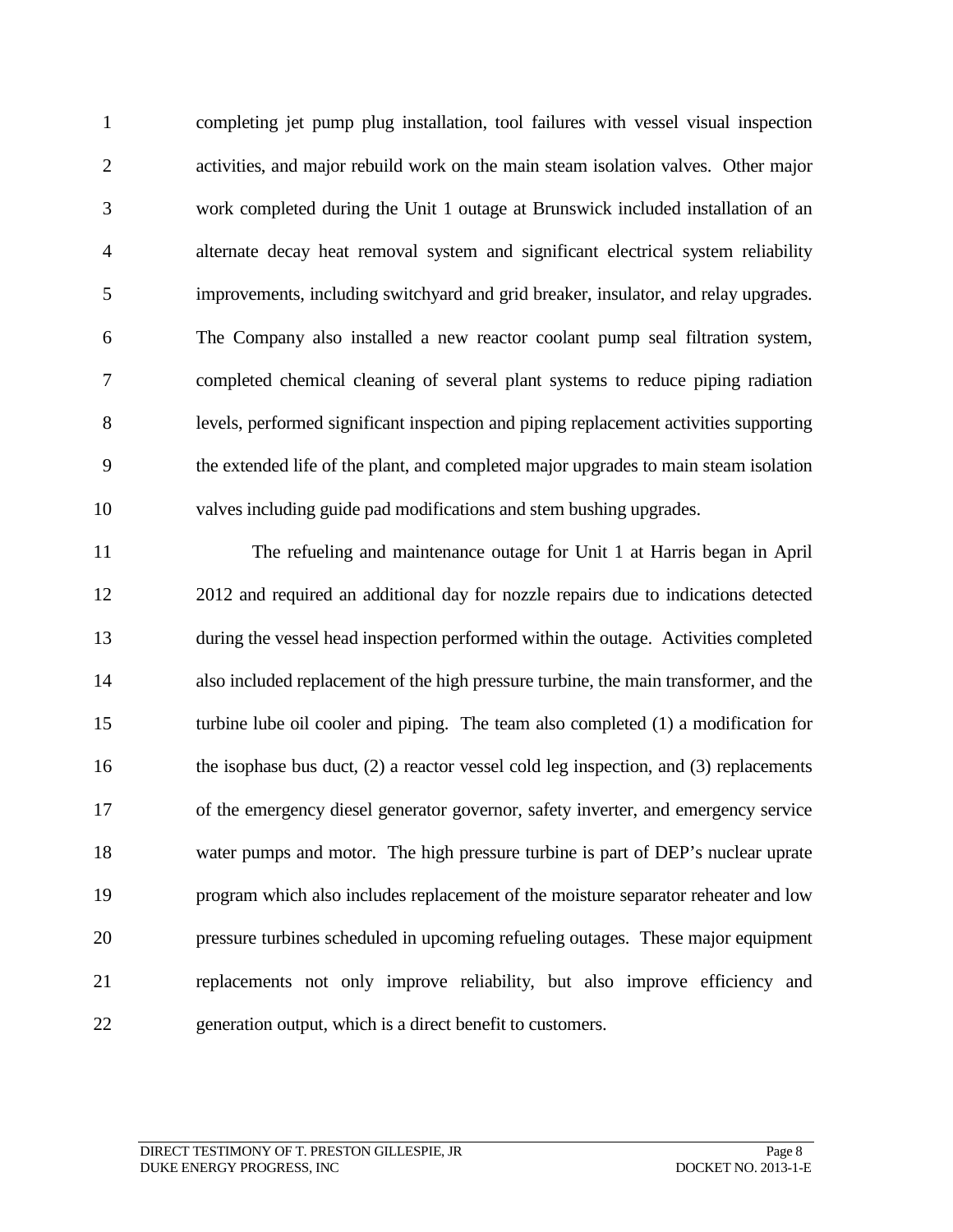Robinson began a refueling and maintenance outage in January 2012 for Unit 2 which was extended by 16 days primarily due to significant scope addition required to address unit reliability. The scope change included mitigation of single point vulnerability ("SPVs") to reactor trips such as equipment failures. A total of 283 SPVs have been mitigated in the last two years and another 300 have been identified and are being reviewed for proper mitigation methodology. Major work completed during this outage also included a 10-year reactor vessel inspection per 10 CFR 50.55 of the American Society of Mechanical Engineers Code. Additional major work efforts included replacement of both low pressure turbines, the addition of blade tip and torsional vibration monitoring equipment, replacement of a reactor coolant pump motor, and rewind of motors for main feed, heater drain and condensate pumps.

## **Q. WHAT MEASURES HAS DEP TAKEN TO MAINTAIN THE GOOD PERFORMANCE OF ITS NUCLEAR FLEET?**

 A. At Robinson, engineering, operations, and maintenance teams made significant improvements in system and component performance during the spring 2012 refueling and maintenance outage, and more are scheduled for the fall 2013 refueling and maintenance outage. The Company has developed high intensity teams for major modification work planned in the fall 2013 outage, with site leadership providing direct oversight. The Company also has increased staffing levels to industry standards and began a major training and qualification program to ensure high level performance.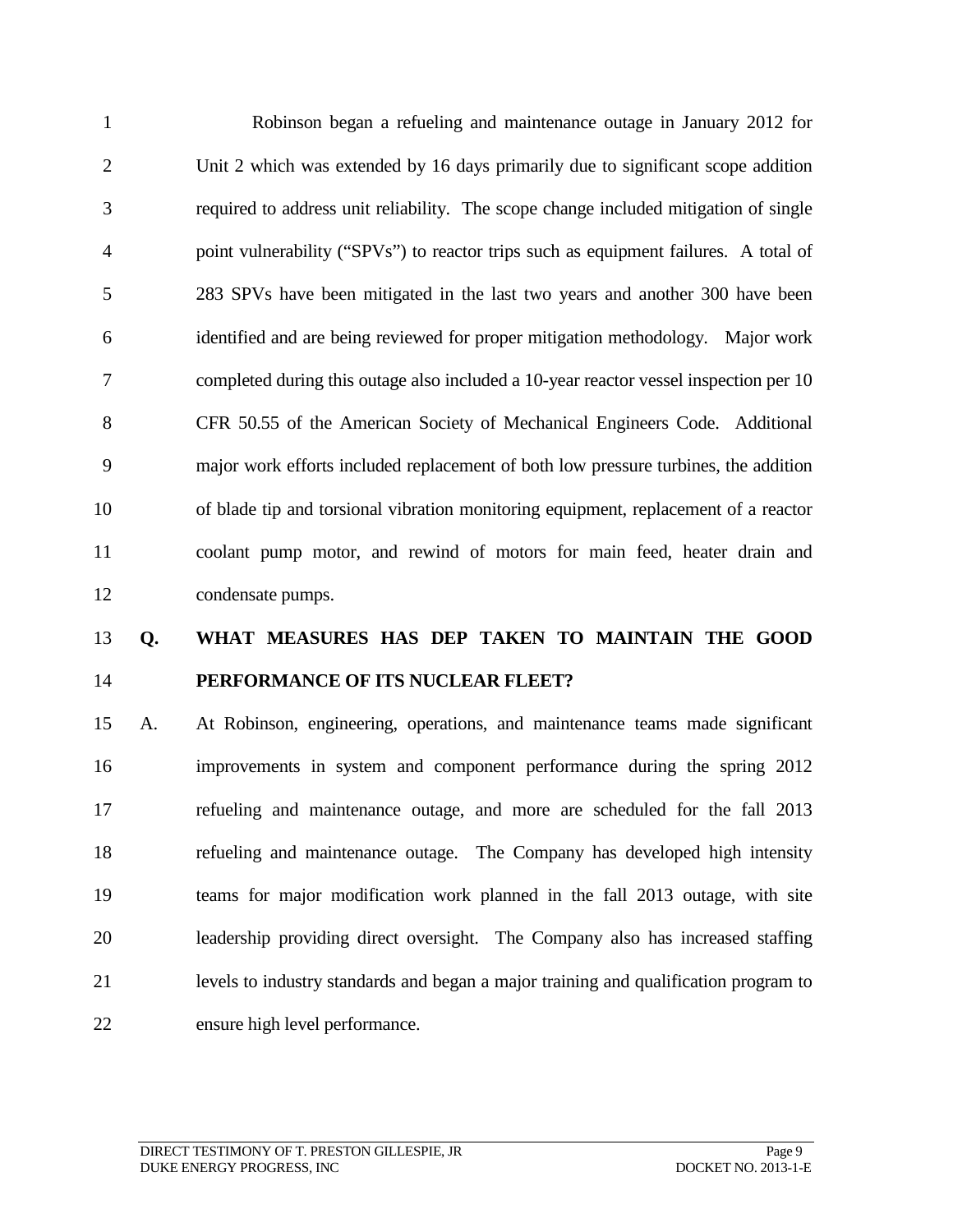At Harris, projects are underway to improve reliability, address end-of-life equipment, and perform upgrades required to comply with current industry standards. Replacement projects include the "C" air compressor, emergency diesel generator governor, and fire detection system. Additionally, DEP is upgrading the start-up transformer oil filled cable - eliminating the underground cable and replacing it with overhead cable to meet updated standards and address environmental concerns with age and leakage.

 The Company also has implemented a breaker replacement program at Harris, which is another major effort, along with the replacement of the fire detection system. Upgrades involve controls for the heater drain system, the main turbine, and the electro hydraulic controls. These upgrades advance the control systems to digital format and provide improved performance and reliability, as well as support extended plant life. The reactor vessel head is another replacement project that is driven by industry recommendation to reduce the risk of end-of-life failure.

 At Brunswick, safety and plant reliability are also a key focus with industry benchmarking that resulted in the implementation of several innovations in the use of shielding, remote monitoring equipment, and robots to reduce radiation dose. Significant equipment upgrades are underway and an SPV review is in progress to identify and eliminate challenges to reliable plant operations.

# Overall, DEP has realized measurable improvement with these efforts. At Brunswick, for example, the implemented emergency diesel generator improvements have reduced the unplanned unavailability by approximately 60% and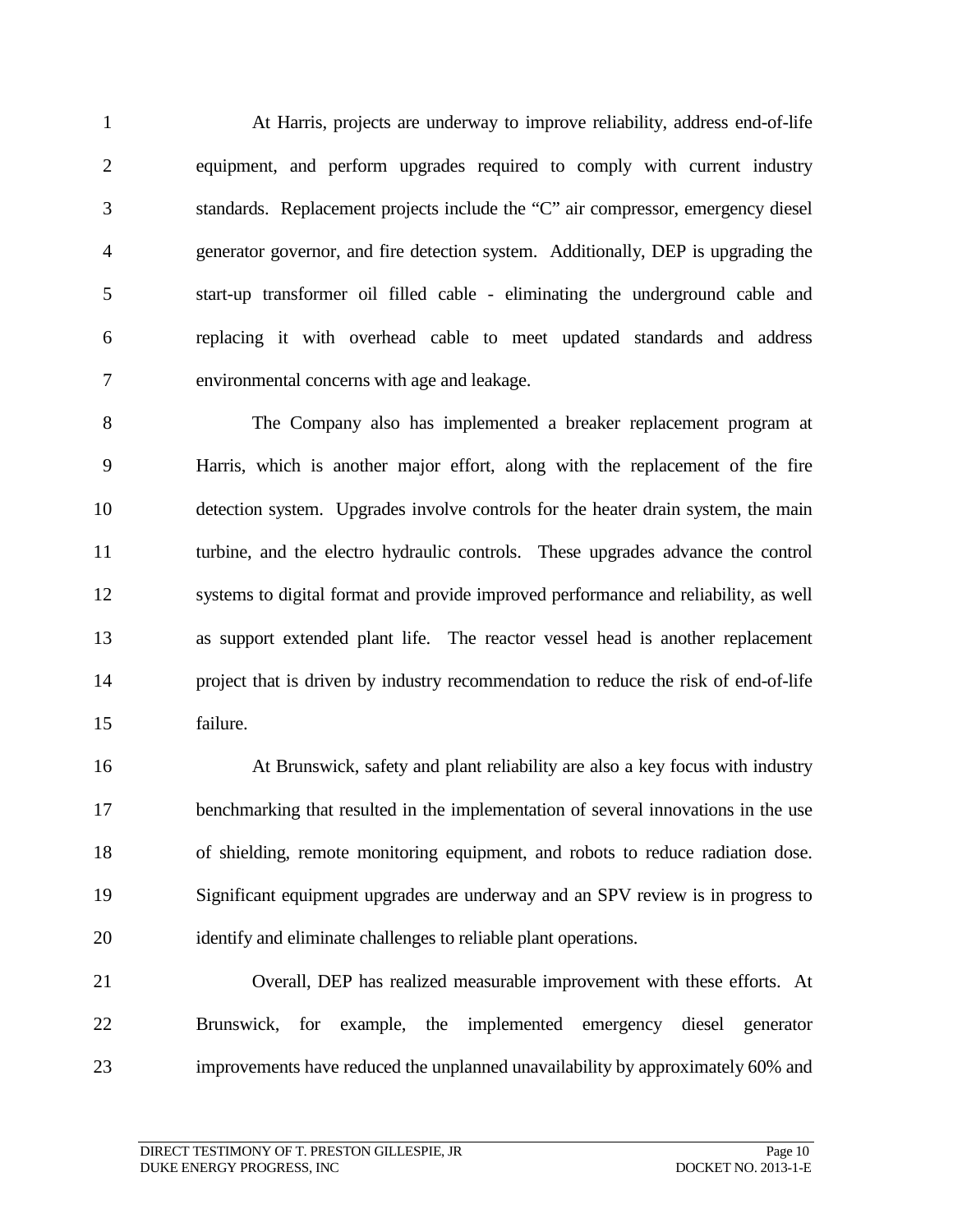main stream improvements have reduced leakage and vulnerabilities that result in significant outage work. At Harris, DEP has had continuous operation since the spring 2012 refueling and maintenance outage. And Robinson achieved upward 4 movement in the INPO performance index, moving from  $4<sup>th</sup>$  quartile to the industry median, with the opportunity to improve further leading into the fall outage season. In fact, Robinson has operated for over 400 continuous days as of this filing. These examples represent improvements of both equipment and operator performance.

### **Q. DOES THIS CONCLUDE YOUR TESTIMONY?**

A. Yes, it does.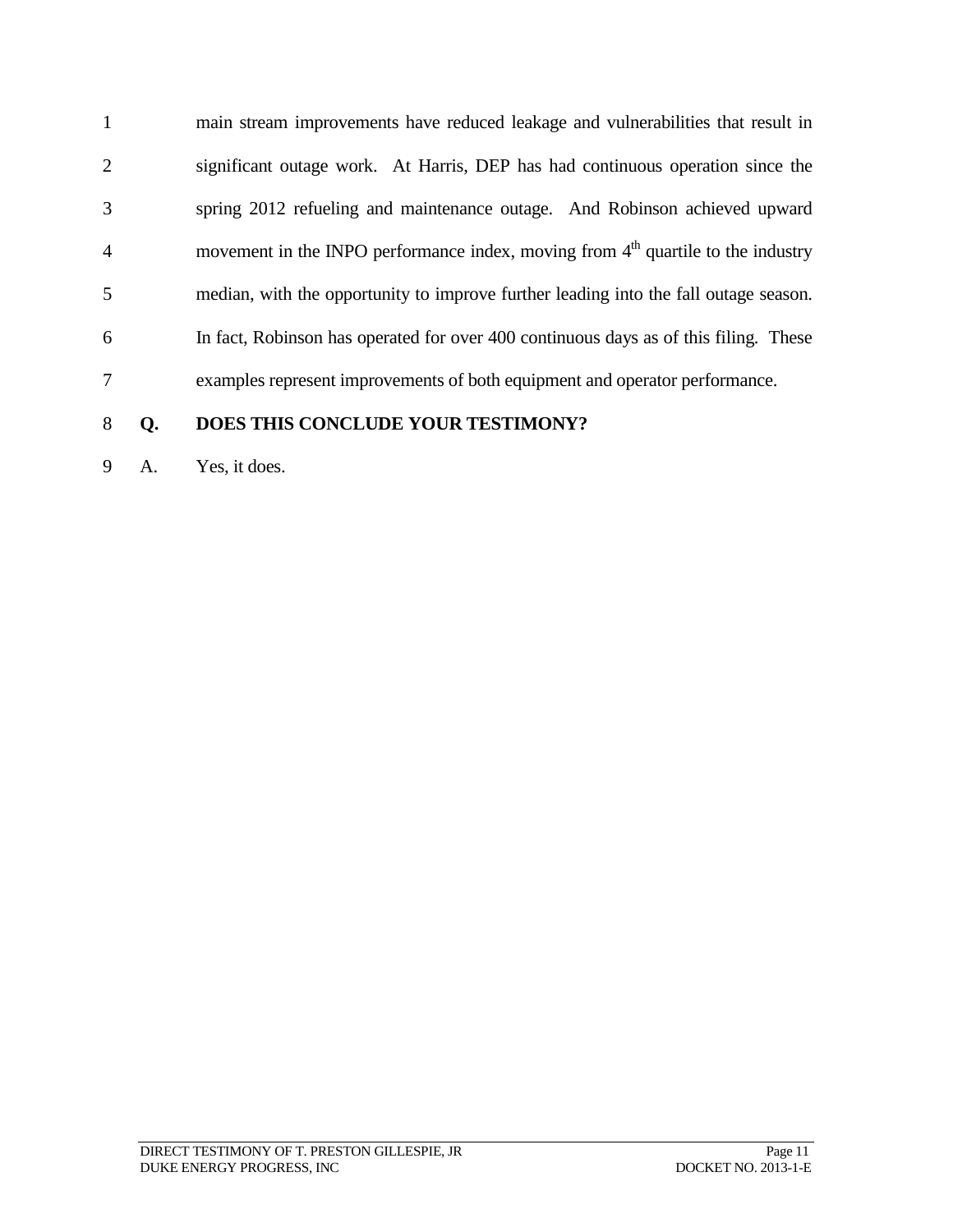### DUKE ENERGY PROGRESS SOUTH CAROLINA ANNUAL REVIEW OF BASE RATES FOR FUEL COSTS NUCLEAR CAPACITY FACTOR PURSUANT TO S.C. CODE ANN. § 58-27-865(F) REVIEW PERIOD OF MARCH 2012 THROUGH FEBRUARY 2013

| 1              | Nuclear System Actual Net Generation During Review Period         | 27,747,121 MWH |            |
|----------------|-------------------------------------------------------------------|----------------|------------|
| 2a             | Total Number of Hours During 2012 portion of Review Period        | 7,344          |            |
| 2 <sub>b</sub> | Total Number of Hours During 2013 portion of Review Period        | 1,416          |            |
| За             | Nuclear System MDC During 2012 portion of Review Period           | 3,494 MW       |            |
| 3b             | Nuclear System MDC During 2013 portion of Review Period           | 3,539 MW       |            |
| 4              | <b>Reasonable Nuclear System Reductions</b>                       | 3,832,391      | <b>MWH</b> |
| 5              | Nuclear System Capacity Factor ((L1+L4)/((L2a*L3a)+(L2b*L3b))*100 | 102.96         | $\%$       |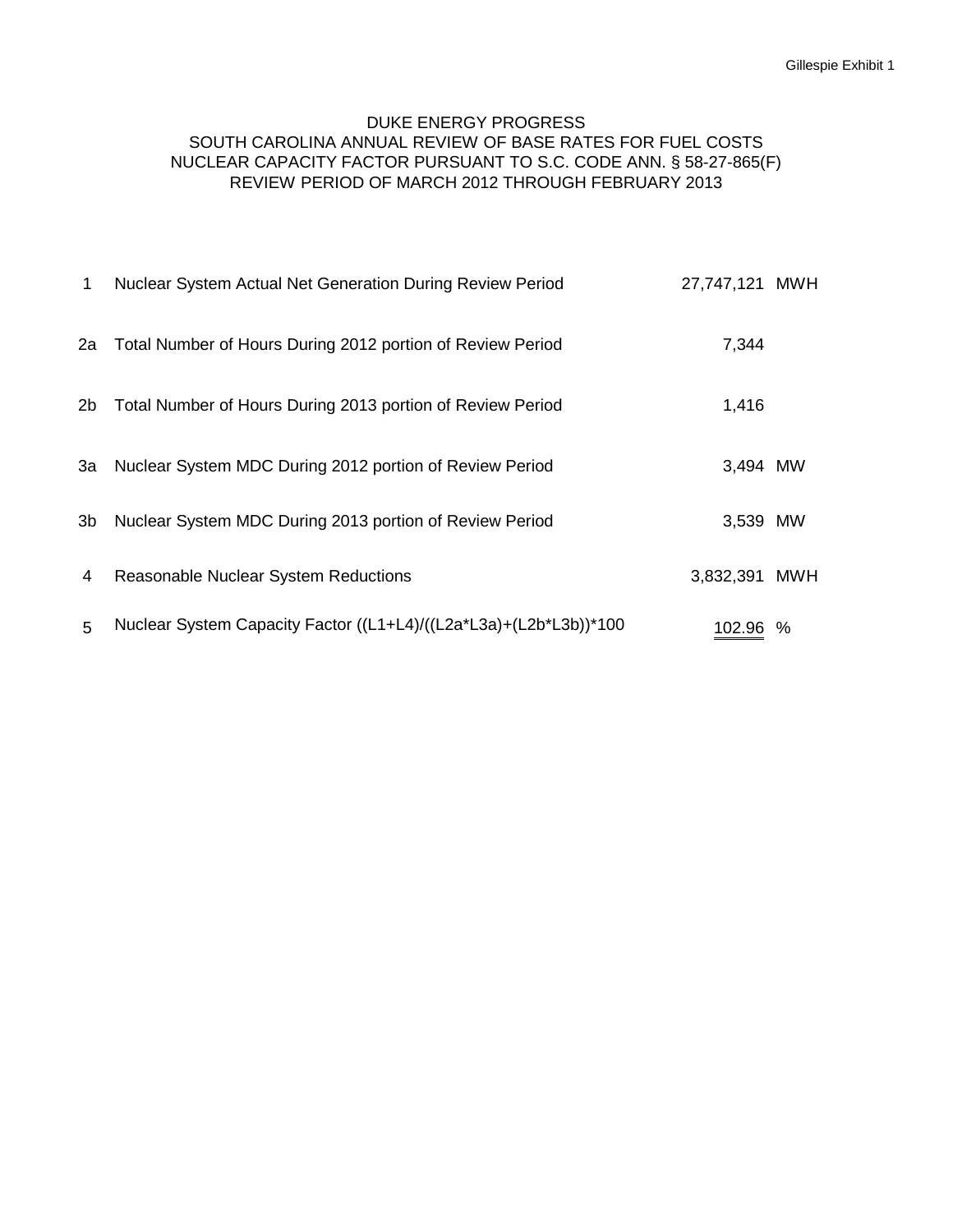### DUKE ENERGY PROGRESS SOUTH CAROLINA ANNUAL REVIEW OF BASE RATES FOR FUEL COSTS NUCLEAR OUTAGE DATA FOR REVIEW PERIOD OF MARCH 2012 THROUGH FEBRUARY 2013

### Nuclear Outages Lasting One Week Or More - Review Period

| Station/Unit                            | Date of Outage                                  | <b>Explanation of Outage</b>                                                                                                                                    |  |
|-----------------------------------------|-------------------------------------------------|-----------------------------------------------------------------------------------------------------------------------------------------------------------------|--|
|                                         | Outages overlapping into current review period: |                                                                                                                                                                 |  |
| <b>Brunswick 1</b>                      | 2/28/2012-5/2/2012                              | Scheduled Refueling - EOC 19; includes a 20 day extension for<br>completing jet pump plug installation, vessel inspection efforts, and<br>major valve rebuilds. |  |
| Robinson 2                              | 1/21/2012-3/22/2012                             | Scheduled Refueling - EOC 27; includes 16 day extension to<br>resolve equipment and system reliability.                                                         |  |
| Outages beginning during review period: |                                                 |                                                                                                                                                                 |  |
| Robinson 2                              | 3/28/2012-3/31/2012                             | Unscheduled - Feedwater control                                                                                                                                 |  |
| Harris 1                                | 4/21/2012-6/8/2012                              | Scheduled Refueling - EOC 17; includes 1 day extension.                                                                                                         |  |
| <b>Brunswick 1</b>                      | 6/14/2012-6/16/2012                             | Scheduled maintenance to repair the level switch arm for the seal<br>oil vacuum tank.                                                                           |  |
| <b>Brunswick 1</b>                      | 9/16/2012-9/28/2012                             | Unscheduled - replacement of seal for 1B recirculation pump.                                                                                                    |  |
| <b>Brunswick 2</b>                      | 11/22/2012-11/24/2012                           | Unscheduled - inspect and repair generator no load disconnect<br>switch due to detected hot spots.                                                              |  |
| <b>Brunswick 2</b>                      | 11/24/2012-11/26/2012                           | Unscheduled - valve leak repair.                                                                                                                                |  |